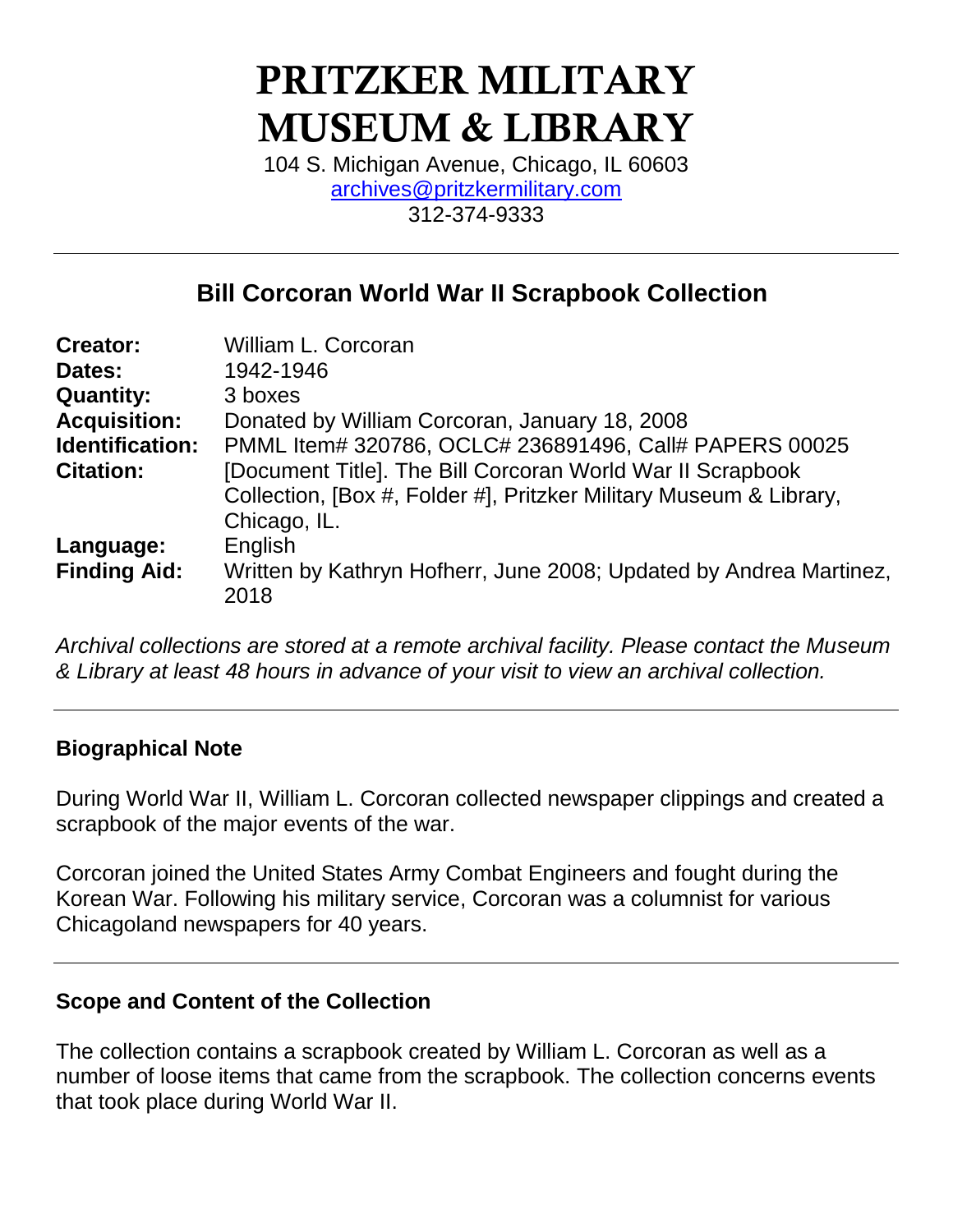The 349 page scrapbook is of newspaper clipping from every year of U.S. involvement in the war. Included in the scrapbook are maps of the European and Pacific theaters, political cartoons, as well as a number of artifacts, including German Flying Wings and German Cigarettes.

## **Arrangement**

The original order of the scrapbook has been maintained. For conservation purposes, the scrapbook has been unbound and re-housed in three archival flat boxes. Loose items were removed from the scrapbook and are contained within one archival box. The original page locations for loose items are noted in the detailed inventory below.

# **Rights**

Copyrights held by William Corcoran were transferred to the Pritzker Military Museum & Library. All other rights are held by the author or publisher. Users assume responsibility for following copyright laws as established by US Code Title 17.

# **Related Collections**

Lt. Col. Robert C. Peithman Collection Franz Altchuler/Henry Altschuler Collection Robert Luchs Collection Robert O. Harder Collection

## **Separations**

Newspapers in process.

# **Key Subjects**

This collection is indexed under the following headings in the Library's online catalog. Researchers interested in materials about related topics, persons, or places should search the catalog using these subject headings.

## **Names**

Corcoran, William, 1929-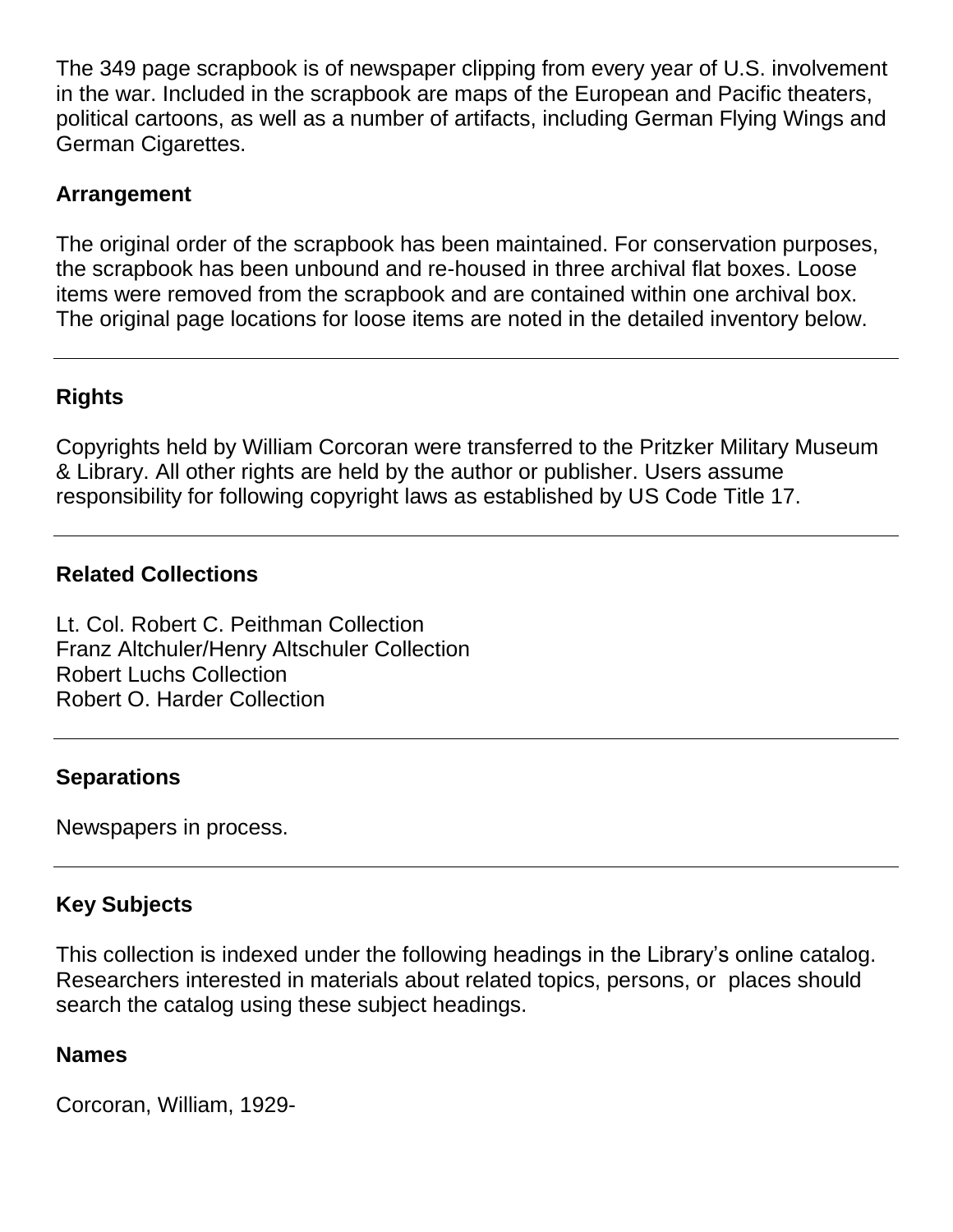## **Subjects**

World War II, 1939-1945 -- Scrapbooks.

#### **Container List**

## **Box One Scrapbook (pages 1-174)**

Editorial Cartoons:

Page 14- 'O.K. Buddy, You Asked for It!'

Page 14- Air Supremacy

Page 17- Stamp Him Out, Defense Savings Stamp Card

Page 17- Nemesis

Page 19- Comrades, "We Stand By Honorable Japan!"

Page 19- AGAIN. WAR.

Page 20- The Bomber

Page 20- Made In Japan

Page 20- "We'll Make 'Em Yell 'Uncle'!"

Page 21- True to Tradition

Page 22- The Bad Little Boy—Don't Forget to Drop Something Down His Chimney

Page 23- Don't Let 'Em Stop for Lack of Tires. Keep 'Em Rolling!

Page 24- A Full Sock For Somebody

Page 26- Out For Vengeance!

Page 28- Fly on, Brave Son!

Page 29- Frostbite, Or Cold Feet?

Page 30- The 21<sup>st</sup> Of December Is Said To Be The Shortest

Day Of The Year, But It's Really One Of The Four Longest

Page 31- Sledge Hammer Blows That Toughen Our Metal

Page 36- History of An Empire

Page 37- A Sideline for Somebody

Page 38- Blitz on Der Fritz

Page 39- He Can Take Care of Himself

Page 40- Satan: "'Son of Heaven,' My Eye!"

Page 41- The Power of Imagination

Page 42- The Supreme Test

Page 43- The Strongest Weapon

Page 45- Dropping the Pilot

Page 45- The Raw Recruit

Page 47- Scorched

Page 47- "I am responsible for the present of the German people…and their future."—Hitler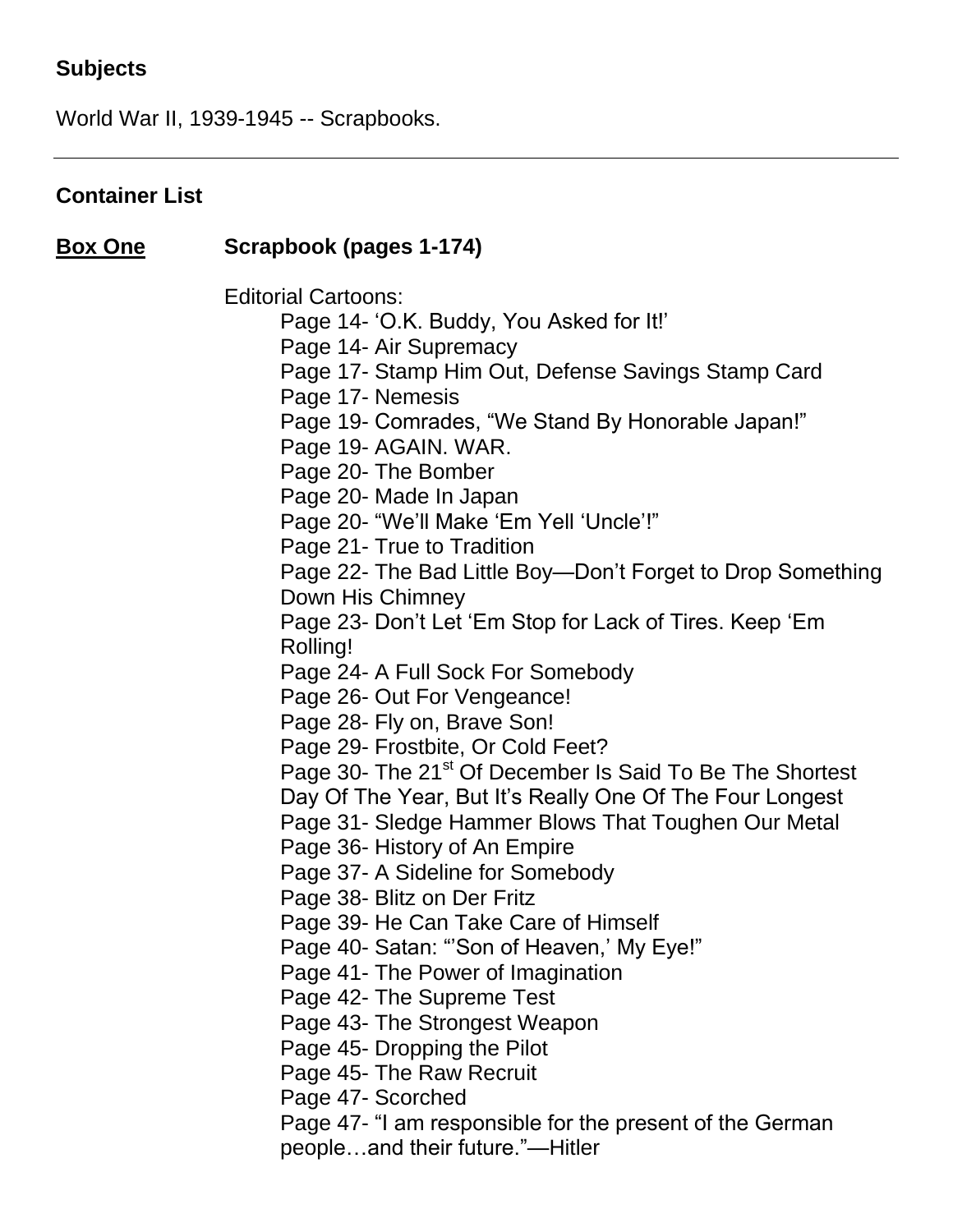Page 48- Heroic Stance—1941

Page 50- New Year's Resolution

Page 50- To Japan

Page 51- Bed Time Story, 1942

Page 52- New Steps

Page 53- The Heroic Role

Page 54- "What Uniform Do You War Today Sir?"

Page 55- Hibernating Time

Page 55- Trickle…Trickle…

Page 69- Bomb Voyage!

Page 70- "Asia for the Asiatics"

Page 72- Help Put 'Em In The Jug!

Page 72- Phoenix!

Page 74- Very Dark Pages, But Not The End Of The Book

Page 74- Retreat From Moscow

Page 75- They Fought Best When The Going Got Tough

Page 77- Papa Will Show You How

Page 77- Reflection in the Sky!

Page 83- Missile Toe Joe

Page 84- Running Commentary

Page 88- "The Fool Rageth and Is Confident"

Page 97- The Hour and a Half Before the Jap Attack At Pearl Harbor

Page 98- Britain's Shield

Page 99- Oh Say, Can You See?

Page 151- Guardian of the Temple

Page 151- Private Buck

Page 156- Private Buck

Page 164- Private Buck

Page 173- Private Buck

Page 173- "Some of your ammunition was delivered to us by mistake"

Page 177- Private Buck

Page 179- Deutsches Luftwaffe

#### Artifacts

Page 126- Postal Savings Plan United States Defense Savings Bonds

#### **Box Two Scrapbook (pages 175-349)**

Editorial Cartoons Page 183- Private Breger Abroad